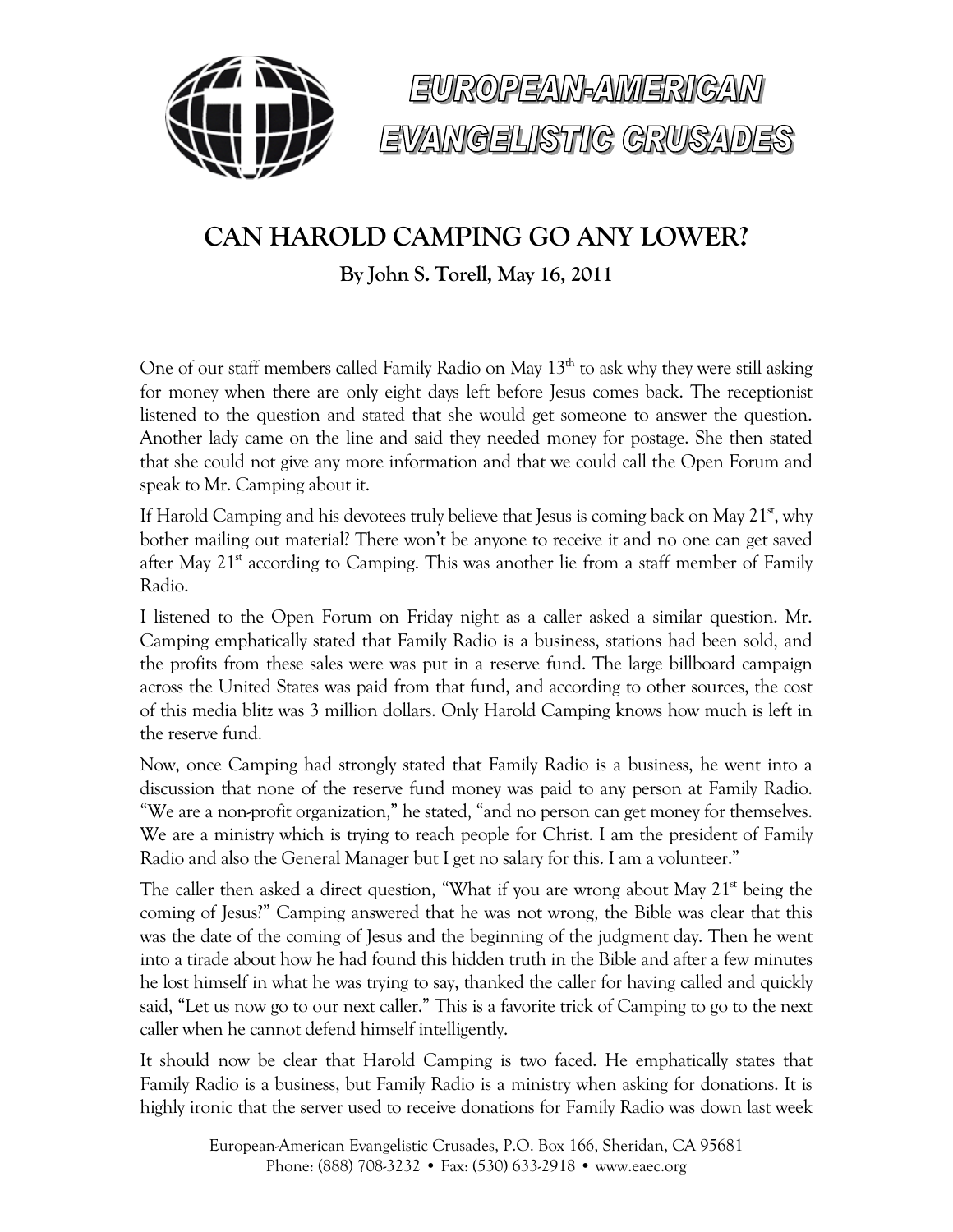and the webmaster apologized for the inconvenience and told people to call the toll free number because operators were standing by and ready to take their donations.

#### **CHILDREN'S PROGRAMMING**

Family Radio has children's programming every Saturday morning, and as I listened to it on May  $14<sup>th</sup>$ , I shook my head in disbelief when an adult trying to sound like a teenager told the children that May 21, 2011 is the last day for the Christians on the earth and that Jesus is going to come and take them to heaven. The earth is going to experience a great earthquake and there will be judgment for the unsaved people. No person can get saved after May  $21^{st}$ . The man acted like he was calling his mother and told her he was traveling to Florida to tell all his relatives about Jesus and May  $21<sup>st</sup>$ . It must have made a great impact on children listening when he them it was important to travel and tell all family members about Jesus and May 21<sup>st</sup>. The program ended with the children actors on the program saying goodbye for the last time since it was the last program they would do on the earth.

This is as low as Harold Camping and his devotees can get when they deceive little children and they should pay attention to the words of Jesus:

*"But whoso shall offend one of these little ones which believe in me, it were better for him that a millstone were hanged about his neck, and that he were drowned in the depth of the sea."* (Matthew 18:6)

Harold Camping is preying upon children and leading them to believe a lie which will destroy their faith in God when May 22<sup>nd</sup> rolls around. They will see that Jesus did not return nor was there a judgment. What are they going to tell the children on the following Saturday? I have lost all respect for Craig Hulsebos and the staff at Family Radio because I cannot understand how these men and women who speak so great about Christ on the radio, can lower themselves to such a depravity that they would defile the children's programming with the lies of Harold Camping.

### **LIFE AFTER MAY 21, 2011**

Will Craig Hulsebos and the staff at Family Radio finally break loose from Camping this week and confess the great hoax? If not, shame on them for propagating a lie and allowing a false prophet to continue deceiving people.

It is obvious that Camping has geared up for life after May  $21<sup>st</sup>$  as he is repeatedly speaking on the Open Forum of how God spared Nineveh when the people repented. He is doing a mild form of mind control by planting this thought in their heads and preparing his listeners so they won't be surprised when they wake up on May 22<sup>nd</sup> and hear him saying that God has extended the grace period and now people can be saved for another short grace period because so many people repented from their sins.

To utilize this grace period, I predict that Harold Camping will ask people to sacrificially give more money to Family Radio in order to be part of a final harvest. After all, Camping has spent more than \$3,000,000 of Family Radio's reserve fund, and with that depleted, more money must be given. Don't be surprised to hear Camping state that is he working